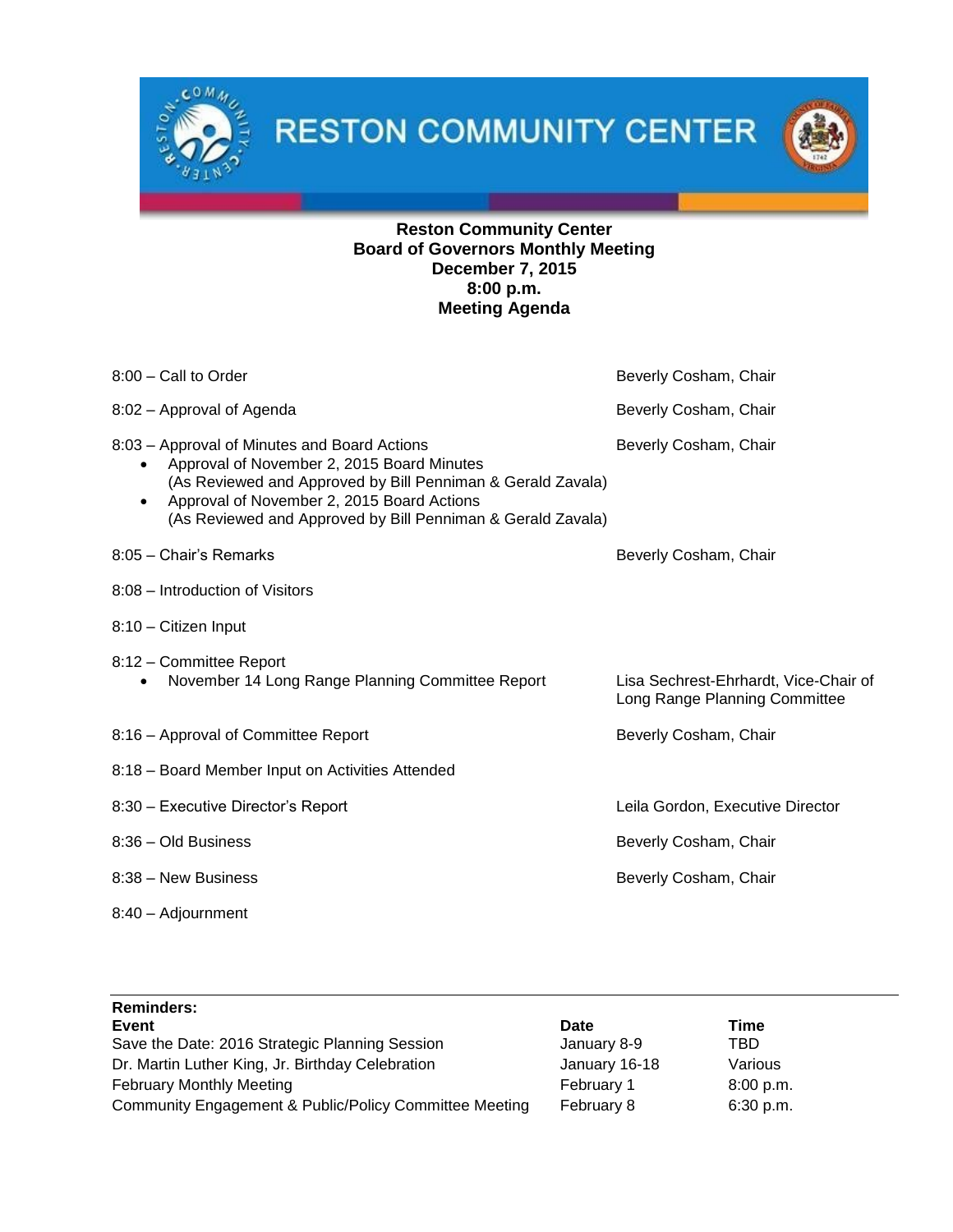



# **SUMMARY OF MINUTES RESTON COMMUNITY CENTER BOARD OF GOVERNORS MEETING NOVEMBER 2, 2015**

#### **Present were:**

- Bev Cosham, Chair
- Bill Bouie
- **John Mendonça**
- Michelle Moyer
- Bill Penniman
- Bill Keefe
- **Vicky Wingert**
- Gerald Zavala

#### **Absent and Excused:**

Lisa Sechrest-Ehrhardt

#### **Attending from the RCC Staff:**

- **EXECUTE:** Leila Gordon, Executive Director
- **Cristin Bratt, Public Information Officer**

The Chair called the meeting to order at 8:09 p.m.

#### **MOTION #1:**

#### **Approval of the November Agenda**

Gerald moved that the Agenda be approved. Bill K. seconded the motion. The motion passed unanimously.

#### **MOTION #2:**

#### **Approval of the October 2015 Board Minutes**

Bill P. moved that the Board approve the October 5, 2015 Board Minutes. Gerald seconded the motion. The motion passed unanimously.

#### **MOTION #3:**

#### **Approval of the October 2015 Board Actions**

Gerald moved that the Board approve the October 5, 2015 Board Actions. Vicky seconded the motion. The motion passed unanimously.

#### **Chair's Remarks**

Bev noted that she is not a fan of the time change and she would like that extra hour of daylight back. She thanked everyone who cast ballots in the 2015 Preference Poll and noted that three Board members would be re-seated this evening.

#### **Introduction of Visitors**

None.

#### **Citizen Input**

None.

#### **Committee Reports**

**November 2 Finance Committee meeting report –** Gerald said the Finance Committee met earlier tonight and discussed the attached finance information as of September 30. Leila reported that the pool closure revenue loss was approximately \$400 based on previous and following weeks. She also noted that Leisure and Learning and Arts Education have shown significant increases in Fee Waiver participation in summer camps when compared to last year. Gerald said changes in personnel have resulted in both permanent and temporary savings to the Personnel budget. The loading dock project will be completed soon.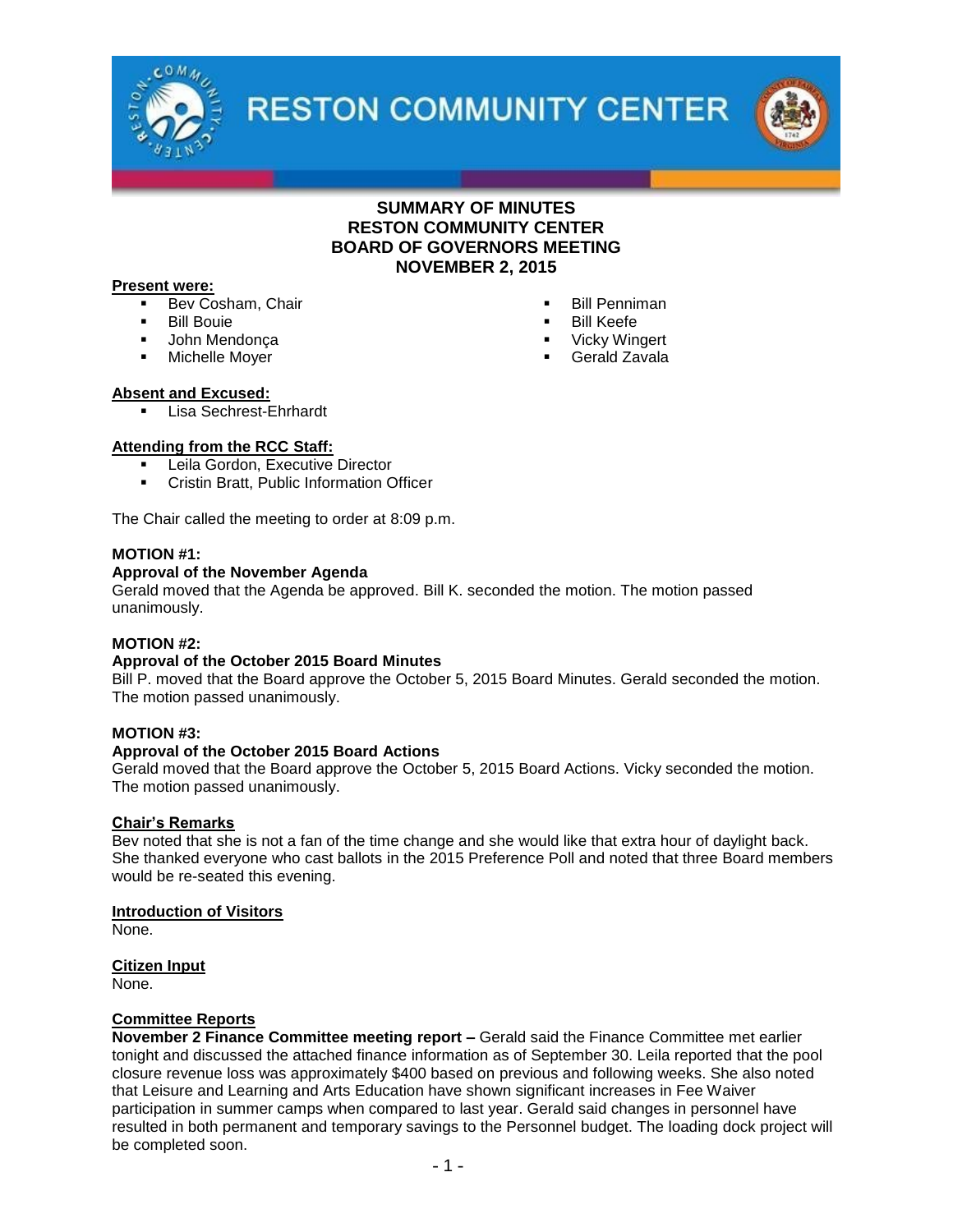# **MOTION #4:**

#### **Approval of the Committee Report**

Bill P. moved that the Board approve the committee report. Michelle seconded the motion. The motion passed unanimously.

#### **Board Member Input on Activities Attended**

John attended the Arts Council of Fairfax County luncheon and a lot of soccer.

Vicky attended several Reston Historic Trust activities and meetings, including an event facilitated by Lisa and the Historic Homes tour. She's looking forward to going to Charlottesville this weekend for the premiere of *Another Way of Living: The Story of Reston, VA* at the Virginia Film Festival. She attended RCC's Halloween Family Fun Day with her granddaughter and thought that it was extremely wellorganized for the more than 500 kids who attended.

Bill P. attended the Gin Dance Company performance and thought it was delightful.

Bill B. attended the Arts Council luncheon and many Park Authority events.

Gerald attended the Arts Council luncheon and some of his daughter's Young Actors Theatre rehearsals.

Michelle attended the Arts Council luncheon and the Gin Dance Company performance. She also attended Fellowship Square Foundation anniversary celebrations with neighbors at Fellowship House and members of the church next door, Christ the Servant Lutheran Church.

Bill K. was asked to be a member of Transportation Advisory Committee by Fairfax County Supervisor Cathy Hudgins. He also attended the South Lakes High School football game vs. Langley. He thinks South Lakes is doing great things.

Bev attended the Reston Chorale concert involving collaboration with two other choruses. She also attended the Multicultural Festival post-event evaluation; most things went well and there were a few suggestions for next year. She sang at a private Bob Simon family memorial and also enjoyed the Gin Dance Company performance and the Arts Council luncheon.

Leila welcomed guests that joined the meeting and invited them to introduce themselves. Shaquille Pariag introduced himself and said he and Ashley Littles live next door in Winterthur and have been in Reston for three years. They have a company called Clairvoyance, LLC and would really like to get more involved in the community. Ashley introduced herself and said they were originally from Queens, New York. Clairvoyance is a strategic business development company that provides fundraising, grant development, and organizational development to new and emerging companies. The Board welcomed Ashley and Shaquille.

#### **Old Business**

Vicky reviewed the attached Preference Poll report, which includes polling statistics. The Board's decision to adjust the Preference Poll calendar was effective again this year. She also noted that ballots arrived to households earlier than expected and the Board's contingency plan was immediately implemented so that voting opened earlier than published. She said that process will become standard practice moving forward. Board members will also continue to be present at Candidate Orientation. She noted that the 2016 dates are included on the Preference Poll report. The unanimous sense of the Board was to implement the staff recommendations and continue the practices instituted with the 2015 Poll.

Bev adjourned the meeting. Leila explained to the guests that this is the end of the 2014-15 Board term and we will reconvene immediately to seat the 2015-2016 Board members; they will be the same people since the Board membership didn't change as a result of the 2015 Preference Poll.

Bev convened the 2015-16 Board and asked the nominating committee to present a slate of officers. Vicky presented the following nominations:

• Bev Cosham, Chair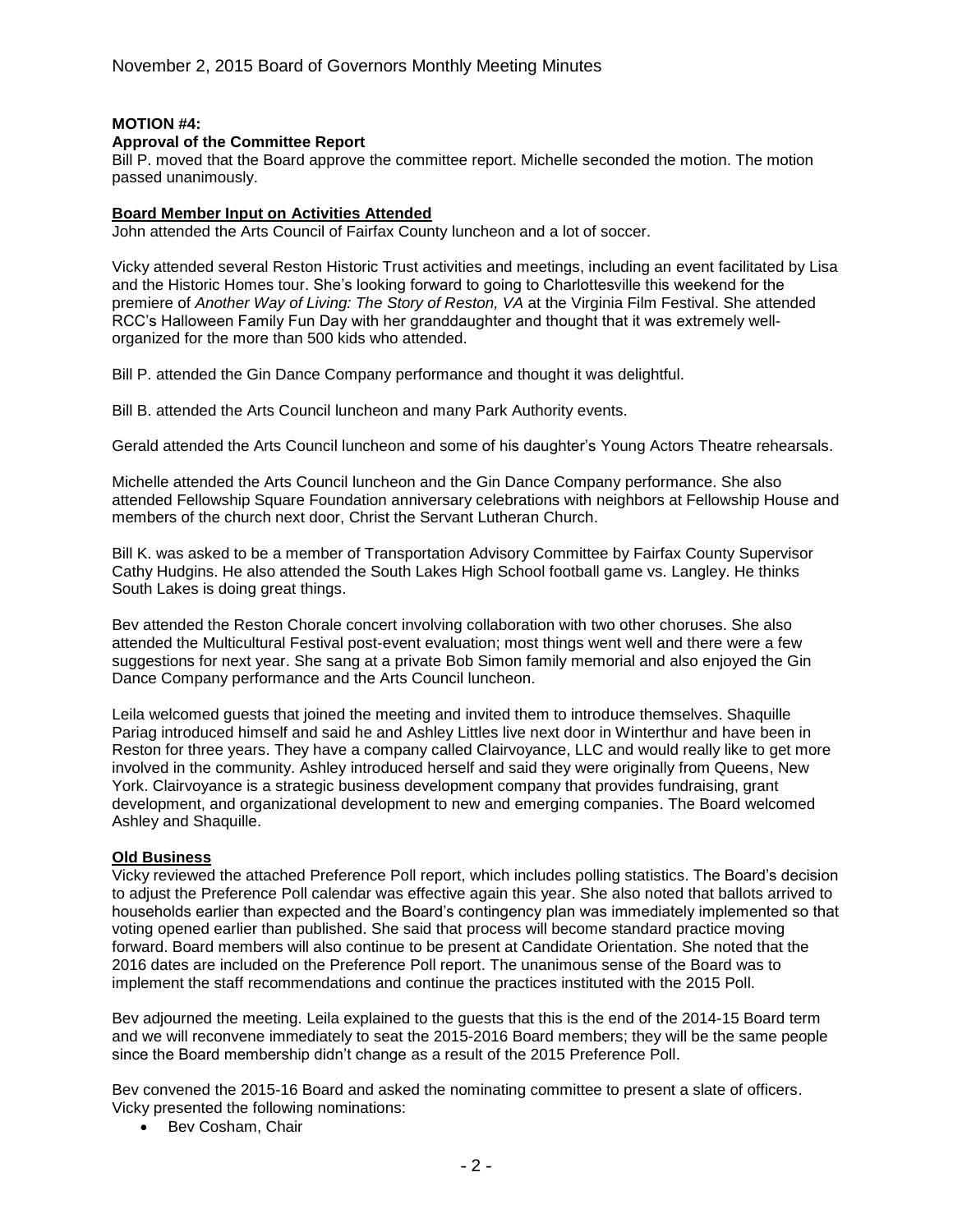November 2, 2015 Board of Governors Monthly Meeting Minutes

- Michelle Mover, Vice Chair
- Lisa Sechrest-Ehrhardt, Secretary
- Gerald Zavala, Treasurer.

#### **MOTION #5:**

# **Approval of the 2015-16 Officer Slate**

Bill B. moved that the Board approve the slate as presented. Bill K. seconded the motion. The motion passed unanimously.

Bill Bouie, Lisa Sechrest-Ehrhardt and Gerald Zavala were re-seated on the Board. Bev thanked everyone for trusting her to be Chair again and said she looks forward to the next year.

#### **Executive Director's Report**

Leila gave a summary of October activity (see attached). She said that we had some personnel shifts that will improve our efficiency and support our finances and cash reconciliation processes.

October is a very busy time at RCC. More than 500 people attended Halloween Family Fun Day. The performing arts team was busy supporting Gin Dance Company and Reston Community Players' performance of *Shrek the Musical*. In Leisure and Learning, there are trend shifts in how people are recreating and using their leisure time. Staff is making an effort to move programs to where people recreate, such as onsite programs at Langston Hughes Middle School. She reported continued problems with the pool caulking and said staff is managing it by shooting epoxy into places where caulk is pulling away. This is holding the seal so that it is not leaking water. The fiscal impact has been minimal.

John asked what we do to support students at Armstrong and Aldrin elementary schools. Leila said we bring arts education opportunities to all of the schools in Reston; we will continue to take programming to those sites. She noted that we have a healthy participation level from residents in the 20194 zip code, but we are always looking to grow participation from people who live on the north side of Baron Cameron Road.

Bev noted upcoming meetings listed on the agenda and Leila noted that we've reserved Reston Association conference facilities for the January Strategic Planning Session. She also reminded everyone that the 2015-16 Board Orientation with Supervisor Cathy Hudgins is scheduled for November 14; Michelle and Bill P. are unavailable. Leila anticipates talking with Supervisor Hudgins about our collective efforts to improve equity in the schools and in the community. She always enjoys this opportunity to talk with Cathy; her ideas from last year's meeting have brought the community together for a series of conversations on disproportionality and equity.

Bev noted that Committees and liaison assignments will be determined by Orientation; she asked Board members to send her any preferences.

# **MOTION #6**

# **To Adjourn the Meeting**

Gerald moved to adjourn the meeting at 8:56 p.m. Bill K. seconded the motion. The motion passed unanimously.

\_\_\_\_\_\_\_\_\_\_\_\_\_\_\_\_\_\_\_\_\_\_\_\_\_\_\_\_ \_\_\_\_\_\_\_\_\_\_\_\_\_\_\_\_\_\_\_\_\_\_\_\_\_\_\_\_

Bill Penniman, Gerald Zavala,

Date **Date Date Date Date Date Date Date Date Date** 

2014-15 Board Secretary 2015-16 Board Treasurer, on behalf of 2015-16 Board Secretary Lisa Sechrest-Ehrhardt

\_\_\_\_November 23, 2015\_\_\_\_\_\_\_ \_\_\_\_November 23, 2015\_\_\_\_\_\_\_\_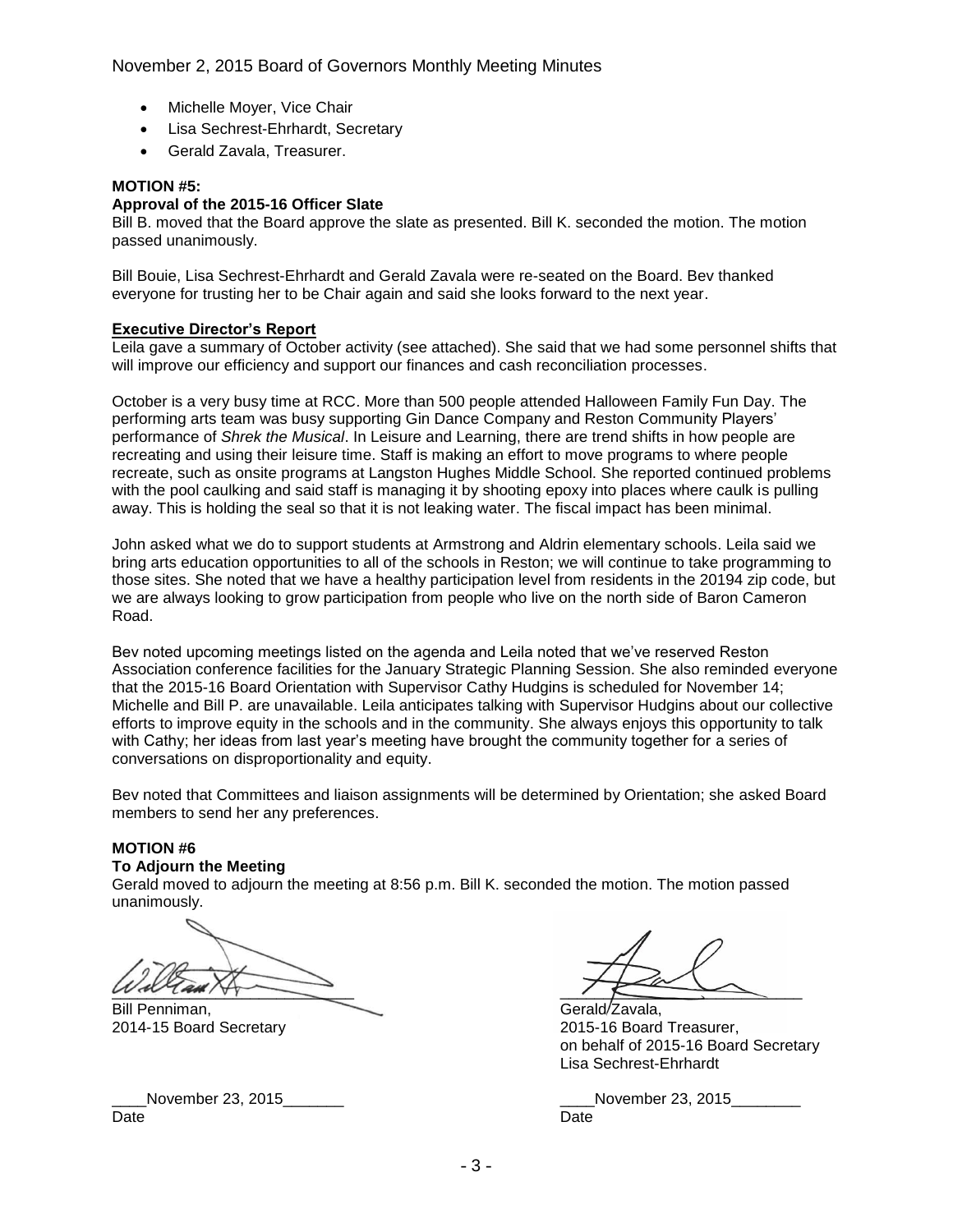# **BOARD ACTIONS TAKEN AT BOARD OF GOVERNORS MEETING ON NOVEMBER 2, 2015**

- **15-1102-1 Bd That the Board approve the Agenda**
- **15-1102-2 Bd That the Board approve the October 5, 2015 Board Minutes**
- **15-1102-3 Bd That the Board approve the October 5, 2015 Actions**
- **15-1102-4 Bd That the Board approve the committee reports**
- **15-1102-5 Bd Approval of the 2015-16 Officer Slate**
- **15-1102-6 Bd That the meeting be adjourned.**

 $W$  all  $\sqrt{2}$  and  $\sqrt{2}$  and  $\sqrt{2}$  and  $\sqrt{2}$  and  $\sqrt{2}$  and  $\sqrt{2}$  and  $\sqrt{2}$  and  $\sqrt{2}$  and  $\sqrt{2}$  and  $\sqrt{2}$  and  $\sqrt{2}$  and  $\sqrt{2}$  and  $\sqrt{2}$  and  $\sqrt{2}$  and  $\sqrt{2}$  and  $\sqrt{2}$  and  $\sqrt{2}$  and  $\sqrt{2}$  a

Bill Penniman, Gerald Zavala, Gerald Zavala, Gerald Zavala, Gerald Zavala, Gerald Zavala, Gerald Zavala, Gerald Zavala, Gerald Zavala, Gerald Zavala, Gerald Zavala, Gerald Zavala, Gerald Zavala, Gerald Zavala, Gerald Zaval

Date **Date Date Date Date Date Date Date Date Date** 

2015-16 Board Treasurer, on behalf of 2015-16 Board Secretary Lisa Sechrest-Ehrhardt

\_\_\_\_November 23, 2015\_\_\_\_\_\_\_ \_\_\_\_November 23, 2015\_\_\_\_\_\_\_\_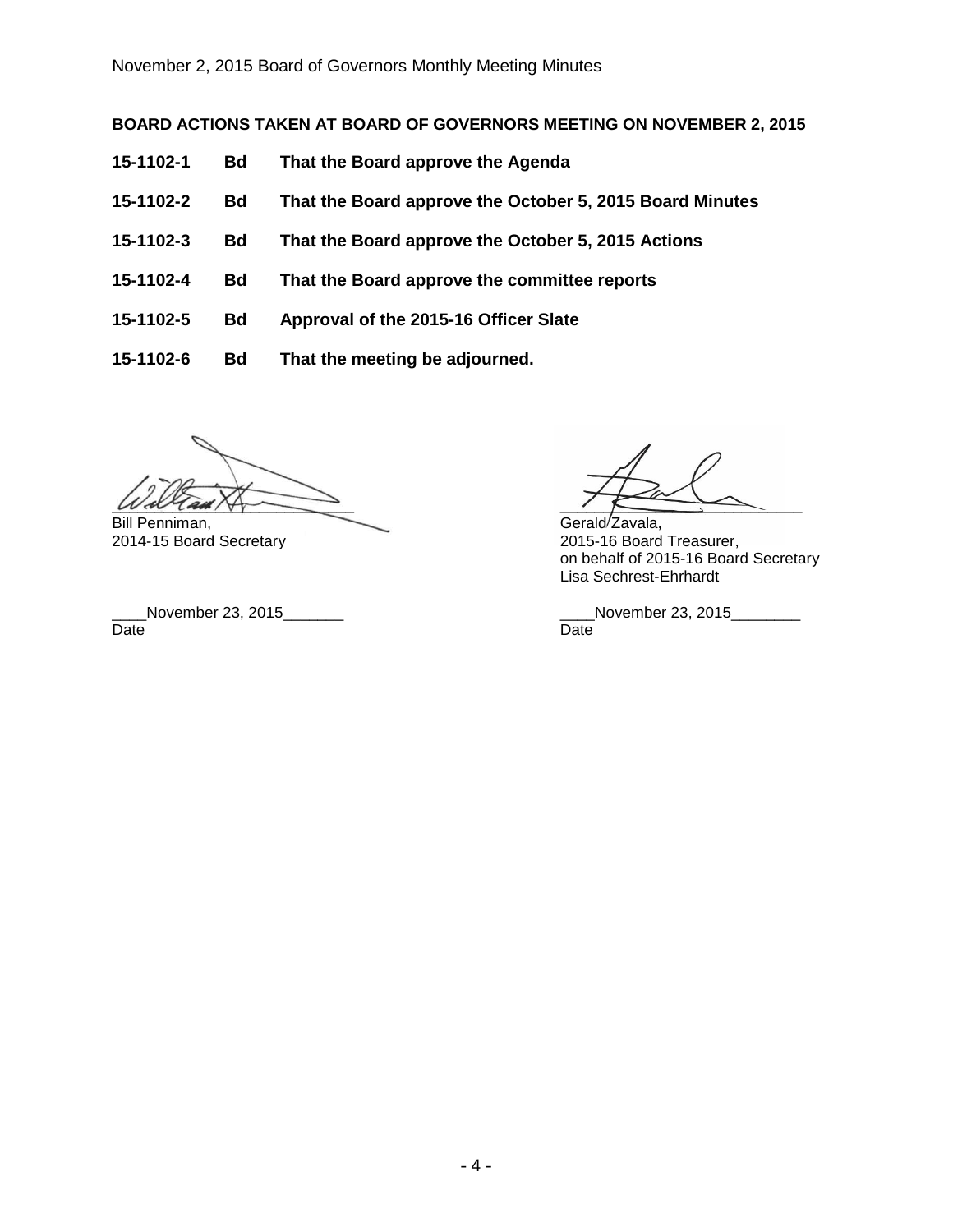

# **Present were:**

- Bev Cosham
- Bill Bouie
- Lisa Sechrest-Ehrhardt
- John Mendonça
- Bill Keefe
- Vicky Wingert
- Gerald Zavala

#### **Absent and Excused**

- Michelle Moyer
- Bill Penniman
- John Mendonça

#### **Attending from the RCC Staff:**

- Leila Gordon, Executive Director
- Cristin Bratt

Leila welcomed everyone at 9:09 a.m. She explained that every Board member has previously received a Board Orientation binder since we have a group of returning Board members. The attached Board packet included updates to several items in the binder, as well as an agenda for today. Bev welcomed Board members back and thanked Supervisor Cathy Hudgins for joining us for a discussion this morning. Bev asked two guests to introduce themselves. Ms. Vaishali Chitnis introduced herself and her daughter who is a senior at South Lakes High School. The younger Ms. Chitnis said she was looking forward to sitting in on this meeting as part of her government class requirement.

Cathy thanked the Board for having her and welcomed the guests. She said she was looking forward to a conversation about her priorities for the Hunter Mill district and how RCC might help accomplish those. She noted that four years ago she met with the RCC Board and discussed the senior village issue and addressed the question of how we will age in place in our community. The NV Rides – Reston program was born out of this conversation and she is proud to see that program grow. There is still work to be done, but she is happy with the progress that has been made. Over the next four years, she believes the community needs to collectively address affordable housing; the Hunter Mill district has the smallest number of controlled affordable housing units in the County. She said this is something that needs to be addressed at the County level and she is committed to that. The group discussed the challenges of affordable housing in the County. Cathy noted that there are zoning exceptions to constructions such as high-rises with elevators; these buildings do not have to adhere to affordable housing guidelines. Cathy noted transitional housing is an issue and that the County needs to improve the way residents find the services they need – currently it's a long, convoluted process that frustrates many residents. She believes that Reston offers a great example of how the County can better serve its people because Reston has many organizations that work together with the County government to support the community.

Leila noted that RCC worked with several other Reston organizations to create a senior resource page that is now published in all of our program guides; it offers seniors a directory of services in Reston – government and non-profit. She also said that RCC is proud to support the NV Rides – Reston program because we have repeatedly heard from our patrons that transportation is their biggest challenge. She said we have given 100 rides in two months and continue to look for ways to find more volunteer drivers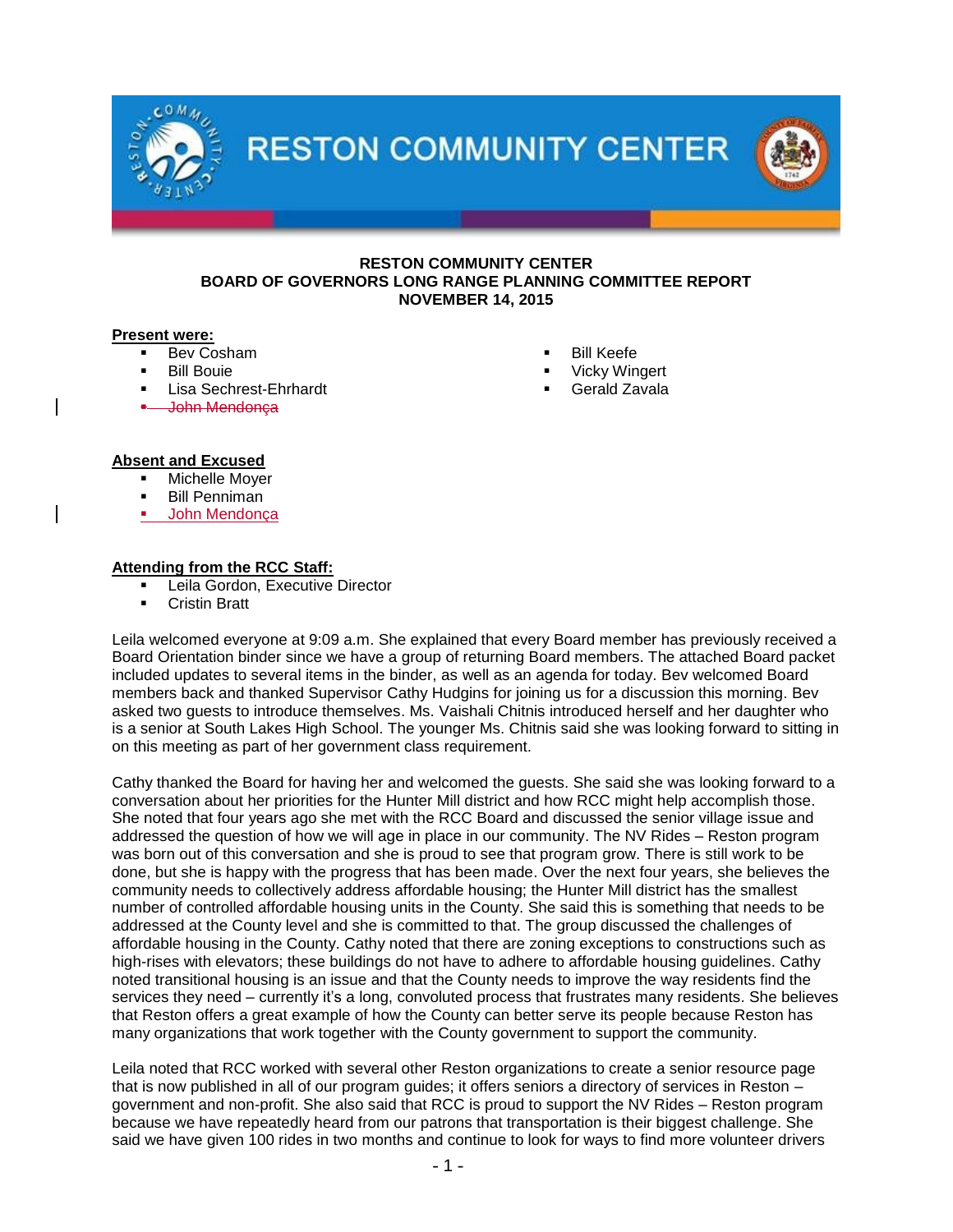# November 14, 2015 Long Range Planning Committee Meeting Report (Board Orientation)

to meet the demand. Leisure and Learning staff members have even signed up as volunteer drivers; they have been able to adjust their schedules to use volunteer leave and accommodate ride requests in the middle of the day. It helps provide them with the context of the people who need this service and how they live. There was general discussion about affordable and accessible housing and how Fairfax County and Reston can collectively better respond to these needs. Cathy and Leila noted that Reston is fortunate to be one of the communities in Fairfax County that has a network of partner organizations (both within and outside of County government) that make very intentional efforts to work together and solve problems in the community. Cathy noted that she has cited Reston and Reston Community Center as an example for other organizations in the area looking to improve delivery of services to their residents. Leila noted that many of our 55+ programs are free services that we coordinate through RCC; she invited Cathy to share our program information with any other organization that could replicate the same model in their community.

Cathy thanked the Board for taking on the disparity platform that she was concerned about at last year's Board orientation. She's looking forward to the community conversations, including john ae, powell's visit in 2016. The group discussed the success of the conversations that have already taken place and hopes for the upcoming dialogues. Lisa said that if we don't "open a window" with these sorts of events, it becomes easier to keep a narrow focus. She appreciates the opportunity to broaden horizons. Cathy mentioned the "Opportunity Neighborhoods" model that is being piloted in the South County area of Fairfax County. It's a national model that happens to include the principles upon which Reston was built, encouraging communities and governments to bridge the gaps between government services with selfinitiated services. Leila noted that Reston has been building on the strength of its community for years, enabling Reston to have a "resident-inward" focus instead of a "government-outward" focus. The result is a more strategic approach to the deployment of human services resources. There was general discussion on opportunity neighborhoods. The group agreed that there is a real chance to bridge gaps in services for youth through schools and sports organizations. Leila believes we can connect concepts and bring families into the advice layer by reaching out to people where they naturally congregate – at schools and in athletic leagues. Cathy also noted that there is some resistance to the delivery of these concepts because the people coming in to help a community are often staff members that are not part of that community; she believes this reinforces an imbalance of power and needs to be reconsidered.

Vicky noted that the issues we're discussing today are the same issues that were discussed and addressed in Reston's Master Plan back in the 1960s. Bev noted that she thinks people are less involved in the community in which they live and that may be contributing to the breakdown in community action around these issues. There was general discussion on how we can collectively reach the people in the community and better explain the Reston concept and the network of community and government services available to all residents. Several people noted that realtors need to be re-educated on the Reston concept so that they don't market Reston solely as a high-income, amenity-rich community. The group agreed that all efforts made by organizations in Reston need to be more intentional and collaborative. Cathy noted that that the Hunters Woods Neighborhood Coalition is a beautiful example of the community coming together to address an issue by really identifying the root problem – not just an immediate reactionary fix. She said the crime in the Hunters Woods area could have become just a negative headline but has instead led to collaboration among neighbors that has become a very positive experience for this neighborhood. There was general discussion on this experience and agreement that it is not always easy to find the right path forward; it takes courage but helps strengthen our community in the end.

Ms. Vaishali Chitnis noted that their family moved here from Iowa and has been very impressed with the fact that Reston offers a truly different way of living. The group agreed and encouraged her to see a screening of the documentary film *Another Way of Living: The Story of Reston, VA*.

The meeting adjourned at 10:15 a.m.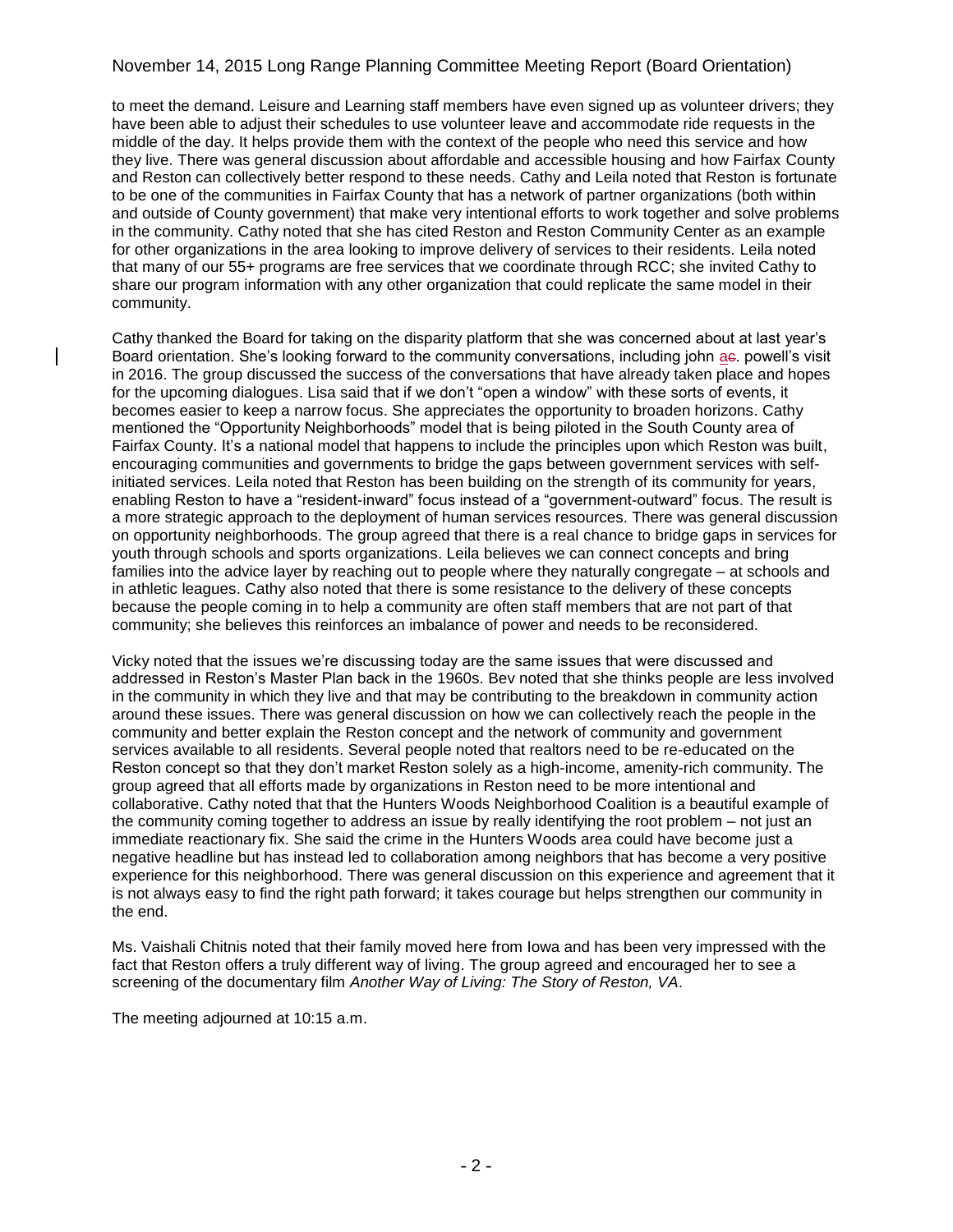



**Board of Governors Orientation RCC Hunters Woods November 14, 2015**

**Agenda**

Welcome Remarks: RCC Board Chair Beverly Cosham, Chair

Comments from Hunter Mill Supervisor Cathy Hudgins

Current Initiatives and Strategic<br>
Planning Priorities<br>
Leila Gordon, Executive

Leila Gordon, Executive Director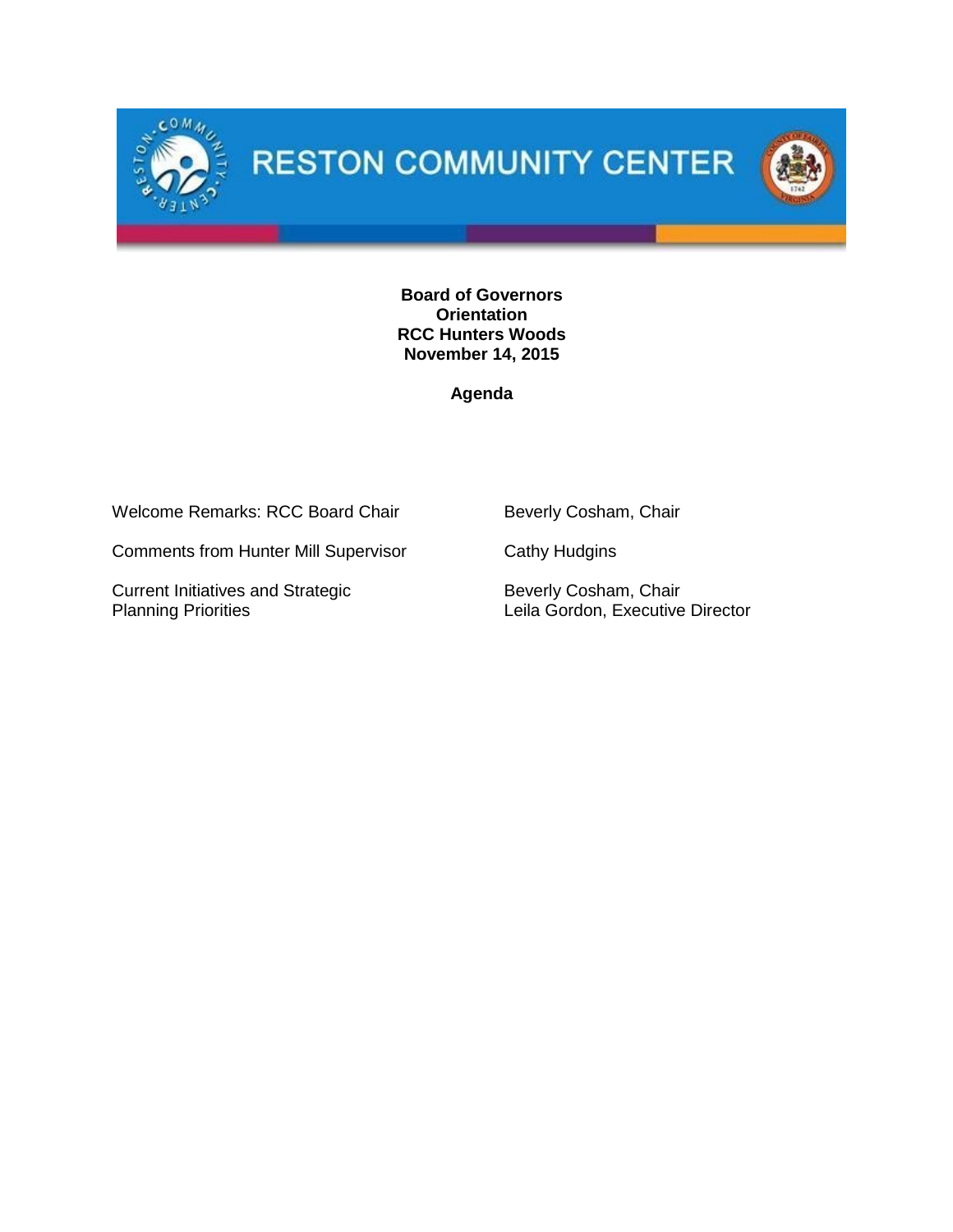

# **2016 Board Meetings**

*Committee meetings that are part of our annual schedule are included. Finance Committee meetings occur on the third Monday of the month and are scheduled by the Treasurer.*

| <b>Meeting</b>                                          | <u>Day</u>         | <b>Date</b>            | <u>Time</u>                                          |  |
|---------------------------------------------------------|--------------------|------------------------|------------------------------------------------------|--|
| Annual Strategic Planning Session                       | Friday<br>Saturday | January 8<br>January 9 | $2:00$ p.m. $-4:00$ p.m.<br>10:00 $a.m. - 2:00$ p.m. |  |
| <b>Monthly Meeting</b>                                  | Monday             | February 1             | 8:00 p.m.                                            |  |
| <b>Community Relations &amp; Program Policy Meeting</b> | Monday             | February 8             | 6:30 p.m.                                            |  |
| <b>Monthly Meeting</b>                                  | March 7<br>Monday  |                        | 8:00 p.m.                                            |  |
| <b>Community Relations &amp; Program Policy Meeting</b> | March 14<br>Monday |                        | 6:30 p.m.                                            |  |
| <b>Monthly Meeting</b>                                  | Monday             | April 4                | 8:00 p.m.                                            |  |
| <b>Monthly Meeting</b>                                  | Monday             | May 2                  | 8:00 p.m.                                            |  |
| <b>Monthly Meeting</b>                                  | Monday             | June 6                 | 8:00 p.m.                                            |  |
| <b>Annual Public Hearing</b>                            | Monday             | June 13                | 6:30 p.m.                                            |  |
| <b>Monthly Meeting</b>                                  | Monday             | July 11                | 8:00 p.m.                                            |  |
| Monthly Meeting (typically no meeting)                  | Monday             | August 1               | 8:00 p.m.                                            |  |
| <b>Monthly Meeting</b>                                  | Monday             | September 12           | 8:00 p.m.                                            |  |
| <b>Monthly Meeting</b>                                  | Monday             | October 3              | 8:00 p.m.                                            |  |
| <b>Monthly Meeting</b>                                  | Monday             | November 7             | 8:00 p.m.                                            |  |
| <b>Monthly Meeting</b>                                  | Monday             | December 5             | 8:00 p.m.                                            |  |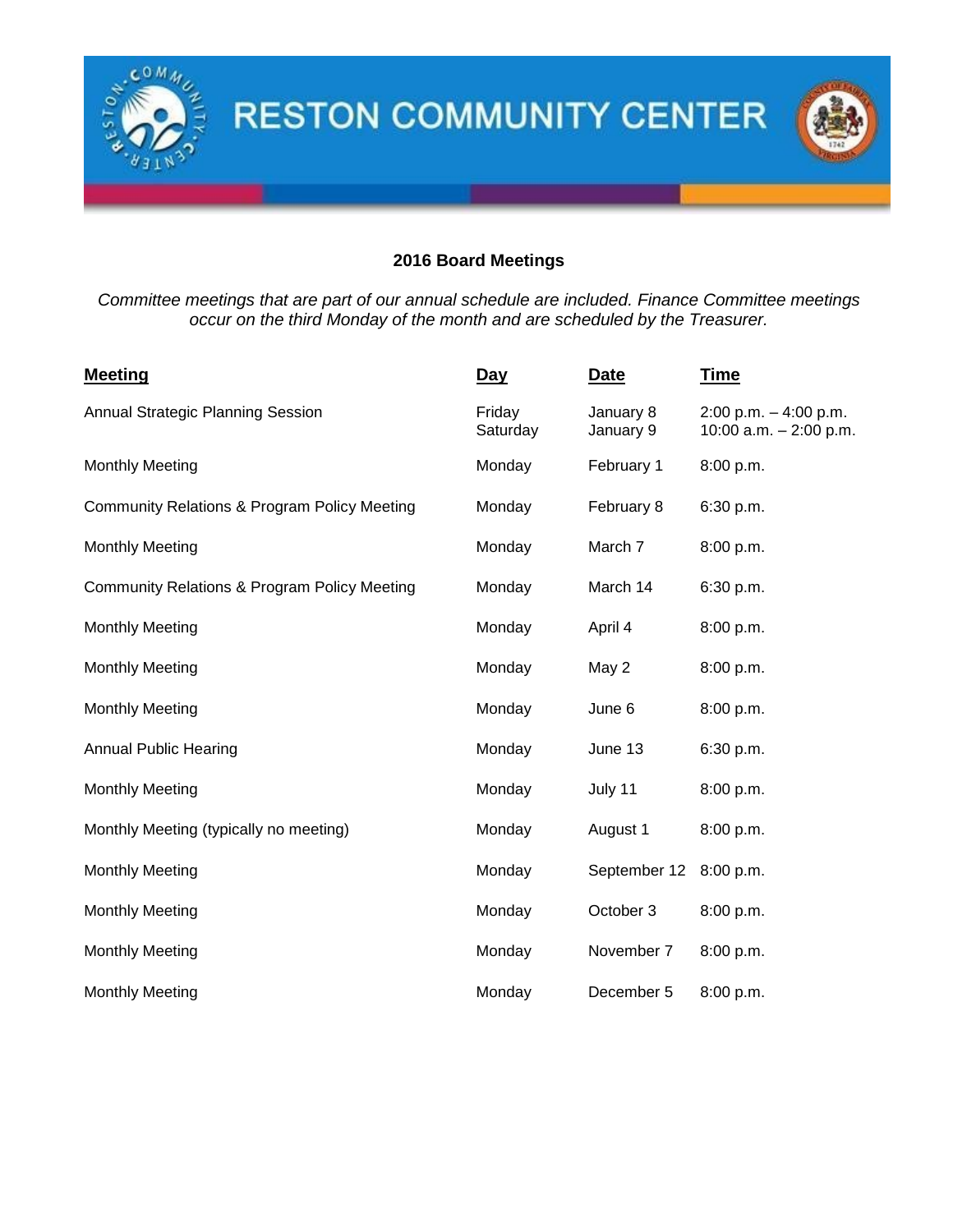#### **RCC TAX REVENUE HISTORY**

|                    |              |                 |                | $% +/-$   |                      | <b>Cummulative</b>      |
|--------------------|--------------|-----------------|----------------|-----------|----------------------|-------------------------|
|                    | Tax Rate per |                 |                | (prior    | +/- in \$            | loss of                 |
| <b>FISCAL YEAR</b> | \$100        | <b>Tax Base</b> | <b>REVENUE</b> | year)     | (prior year) revenue |                         |
| 1986               | 0.06         | 1,706,228,333   | 1,023,737      |           |                      |                         |
| 1987               | 0.06         | 2,241,961,667   | 1,345,177      | 31.40%    | 321,440              |                         |
| 1988               | 0.06         | 2,658,158,333   | 1,594,895      | 18.56%    | 249,718              |                         |
| 1989               | 0.06         | 3,381,215,000   | 2,028,729      | 27.20%    | 433,834              |                         |
| 1990               | 0.06         | 4,262,283,333   | 2,557,370      | 26.06%    | 528,641              |                         |
| 1991               | 0.06         | 4,689,821,667   | 2,813,893      | 10.03%    | 256,523              |                         |
| 1992               | 0.06         | 4,605,985,000   | 2,763,591      | $-1.79%$  | $-50,302$            | 50,302                  |
| 1993               | 0.06         | 4,178,446,667   | 2,507,068      | $-9.28%$  | $-256,523$           | 306,825                 |
| 1994               | 0.06         | 4,115,518,333   | 2,469,311      | $-1.51%$  | $-37,757$            | 344,582                 |
| 1995               | 0.06         | 4,131,438,333   | 2,478,863      | 0.39%     | 9,552                | 335,030                 |
| 1996               | 0.06         | 4,185,828,333   | 2,511,497      | 1.32%     | 32,634               | 302,396                 |
| 1997               | 0.06         | 4,425,038,333   | 2,655,023      | 5.71%     | 143,526              | 158,870                 |
| 1998               | 0.06         | 4,680,670,000   | 2,808,402      | 5.78%     | 153,379              | 5,491                   |
| 1999               | 0.06         | 5,028,338,333   | 3,017,003      | 7.43%     | 208,601              |                         |
| 2000               | 0.06         | 5,714,085,000   | 3,428,451      | 13.64%    | 411,448              |                         |
| 2001               | 0.06         | 6,411,653,333   | 3,846,992      | 12.21%    | 418,541              |                         |
| 2002               | 0.06         | 7,502,006,667   | 4,501,204      | 17.01%    | 654,212              |                         |
| 2003               | 0.052        | 8,492,413,462   | 4,416,055      | $-1.89%$  |                      | -85,149 tax rate change |
| 2004               | 0.052        | 8,921,032,692   | 4,638,937      | 5.05%     | 222,882              |                         |
| 2005               | 0.052        | 9,902,757,692   | 5,149,434      | 11.00%    | 510,497              |                         |
| 2006               | 0.052        | 12,165,338,462  | 6,325,976      | 22.85%    | 1,176,542            |                         |
| 2007               | 0.047        | 14,816,914,894  | 6,963,950      | 10.08%    |                      | 637,974 tax rate change |
| 2008               | 0.047        | 15,015,670,213  | 7,057,365      | 1.34%     | 93,415               |                         |
| 2009               | 0.047        | 15,338,453,191  | 7,209,073      | 2.15%     | 151,708              |                         |
| 2010               | 0.047        | 14,004,121,277  | 6,581,937      | $-8.70%$  | $-627,136$           | 627,136                 |
| 2011               | 0.047        | 12,486,276,596  | 5,868,550      | $-10.84%$ | $-713,387$           | 1,340,523               |
| 2012               | 0.047        | 12,613,236,170  | 5,928,221      | 1.02%     | 59,671               | 1,280,852               |
| 2013               | 0.047        | 13,156,054,550  | 6,183,346      | 5.36%     | 255,125              | 1,025,727               |
| 2014               | 0.047        | 13,529,984,960  | 6,283,904      | 1.63%     | 100,558              | 925,169                 |
| 2015               | 0.047        | 13,868,234,584  | 6,770,434      | 7.74%     | 486,530              | 438,639                 |
| 2016*              | 0.047        | 14,758,216,290  | 7,016,016      | 3.63%     | 245,582              | 193,057                 |
| 2017**             | 0.047        | 14,758,216,290  | 7,075,090      | 0.84%     | 59,074               | 133,983                 |

\* Based on 2015 DTA estimates

\*\* Anticipated increase over 2015 DTA estimate

Revenue Decrease for years 1992-1998 as compared to 1991

Revenue Decrease for years 2010-2017 as compared to 2009

Tax Rate Decreased in years 2003 and 2007